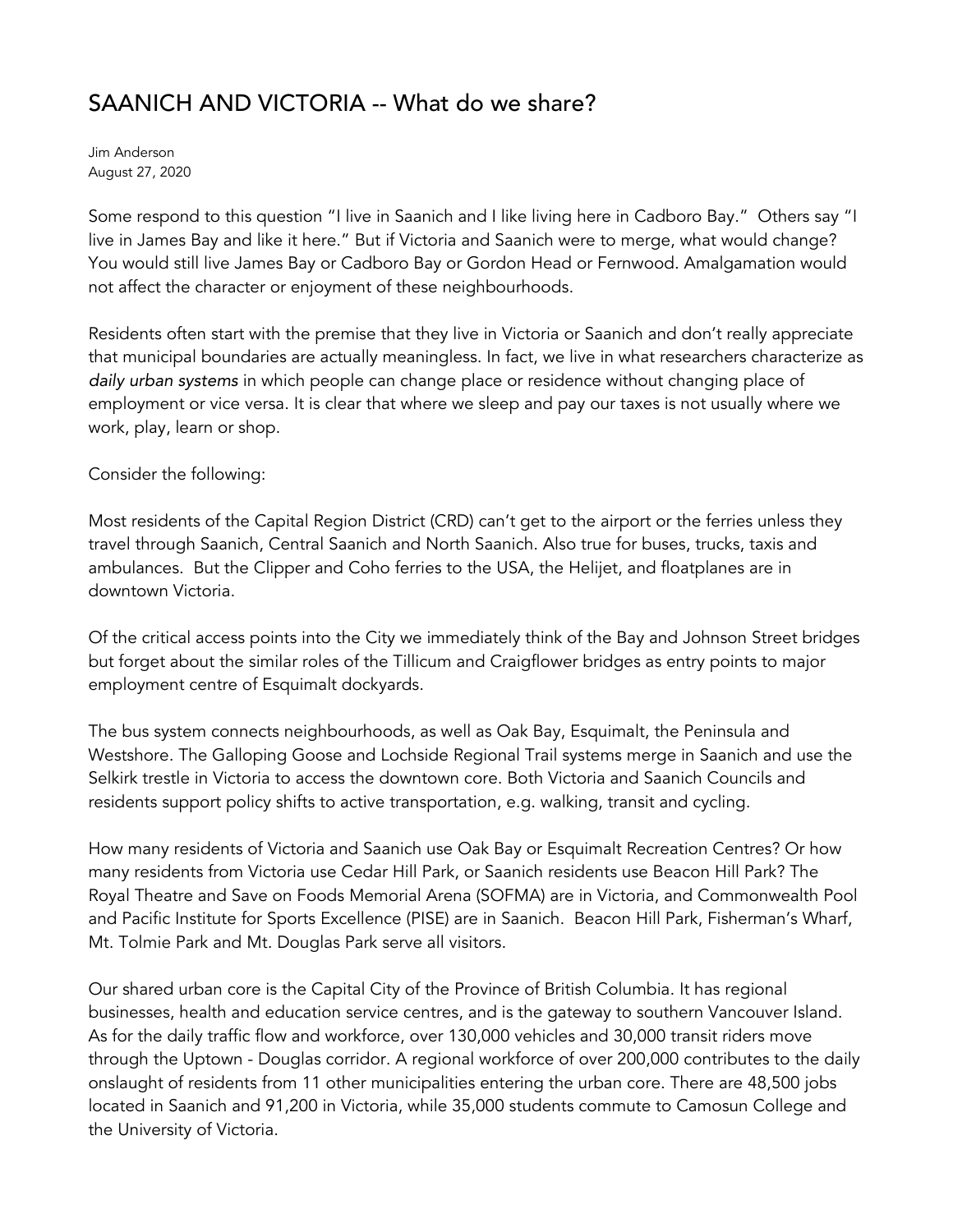Apart from federal, provincial or municipal government offices, the two largest regional service providers are in the urban core. Camosun College is in Saanich and the University of Victoria are in Saanich and Oak Bay, while the Royal Jubilee Hospital is in Victoria. Of the daily flow of 40,000 workers into Victoria, 19,000 are from Saanich. And 7,000 flow from Victoria into Saanich.

The two largest shopping centres, Mayfair (Victoria) and Hillside (Victoria) are both located right on the municipal border. Mayfair and Uptown (Saanich) are only three blocks apart and the municipal boundary between them is invisible. Fairfield Plaza and much of Oak Bay Avenue are actually in Victoria. Tillicum Centre and Royal Oak Centre are in Saanich.

Children attend schools provided by School District 61 and others. Catchment areas, particularly for middle and high schools, do not reflect neighbourhood or municipal boundaries.

The largest arts, cultural and sport facilities in the region are in Victoria: The Royal Theatre, SOFMA, the Victoria Music Conservatory, the Victoria Art Gallery and the Royal BC Provincial Museum.

The largest church congregations in the region for most denominations are located in Victoria.

Of the two most popular scenic venues for residents and tourists, Mt. Tolmie Park is in Saanich and the Beacon Hill - Dallas Road waterfront is in Victoria.

Urban core residents have chosen to live in suburbs or downtown and over the year have established neighbourhoods and villages, each with their own character and identity, whether it is Cadboro Bay, Cordova Bay, Fernwood, Rockland, Cook Street, James Bay, or Royal Oak, etc. Each of these is identified in the Regional Growth Strategy (RGS) and they are often designated as villages and protected by Local Area Plans. (LAPs) Their interests are represented by community associations and Parent Advisory Councils. None of this would change if there was only one city council.

 It is clearly evident that municipal boundaries become an irrelevant urban blur as we and our families go about our daily routines.

But too often the less desirable factors that we also share are forgotten.

First, a burden of paying property taxes to support duplicate administrative bureaucracies, e.g. municipal councils, senior administrative staff and department heads, engineering, parks and recreation, planning, finance and human resources, two police chiefs, two fire chiefs, building inspectors and the like.

Second, the two urban core municipalities provide a wide range of social, community, health, arts, cultural, sport facilities and services available to all residents of the CRD. But in providing \$millions in tax exemptions and grants there exists the fiscal burden of sharing those services with residents of surrounding areas who, as free riders, don't contribute funding.

Third, a preoccupation with the past results in a lack of vision and failure to recognize and address a